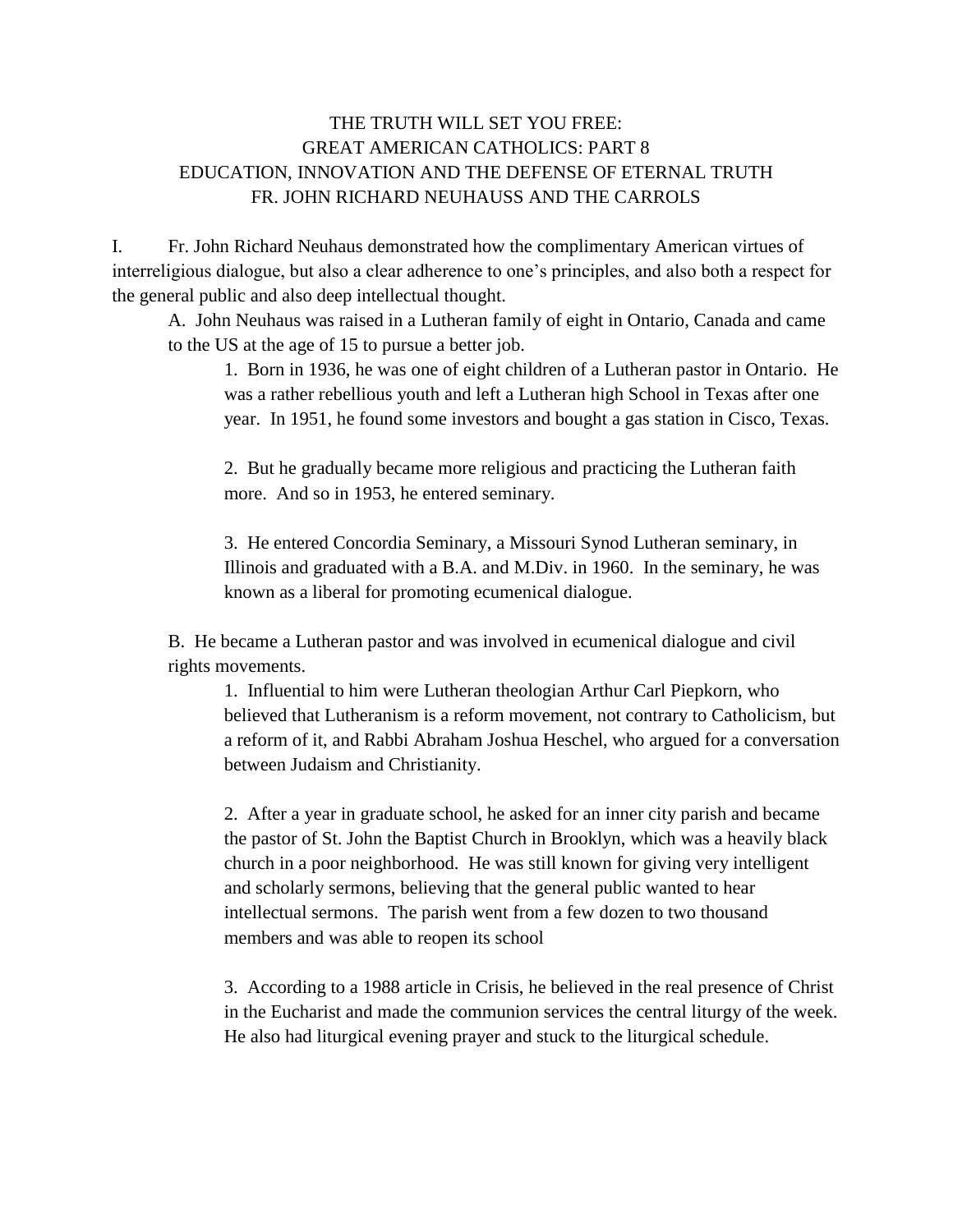4. He was very active in community anti-poverty and integration groups. He as also very involved in the civil rights movement, attending Martin Luther King's famous 1963 speech on the Washington Mass. He considered the movement to be a religious one. He was critical of National Review and William Buckley for failing to support the civil rights legislation, although he was friends with William Buckley, and later had more sympathy with cautions against big government.

5. In addition, with Jesuit priest [Daniel Berrigan](https://en.wikipedia.org/wiki/Daniel_Berrigan) and Rabbi [Abraham Joshua](https://en.wikipedia.org/wiki/Abraham_Joshua_Heschel)  [Heschel,](https://en.wikipedia.org/wiki/Abraham_Joshua_Heschel) he founded Clergy and Laymen Concerned About Vietnam.

6. He was active in the dialogue between Lutheranism and Catholicism. He believed that it was essential for dialogue that people believe strongly in and be able to articulate their own principles.

C. He was considered a liberal until abortion starting become legal, at which time he turned to more of a defense of traditional Christianity.

- 1. John Richard Neuhaus was very involved in the prolife movement from 1967 (when abortion started becoming legal) onward, and compared it to the earlier civil rights movement. He warned those who had been in the civil rights movement that they were abandoning their own principles. And he opposed all talk of valuing life by its supposed quality, realizing that every human life is flawed.
- 2. He was an advisor to President Jimmy Carter and argued with Henry Kissinger about the importance of morality in public life.
- 3. In 1981, he was involved in the beginning of The Institute on Religion and Democracy, which was founded by Methodist evangelist Edmund Robb and AFL-CIO official David Jessup. The Institute called for churches, especially Protestant ones, to oppose communism and uphold traditional morals. In this role, he was very critical of leftist defenses of communist regimes, including that of Vietnam.
- 4. In 1984, the Rockford Institute, a conservative think tank founded in 1976 to represent a form of national conservativism, hired John Richard Neuhaus to found its Center for Religion and Society. The Institute publishes the journal Chronicles: A Magazine of American Culture. In 1988, he invited Cardinal Ratzinger to give a talk to the Institute. However, in 1989, he was fired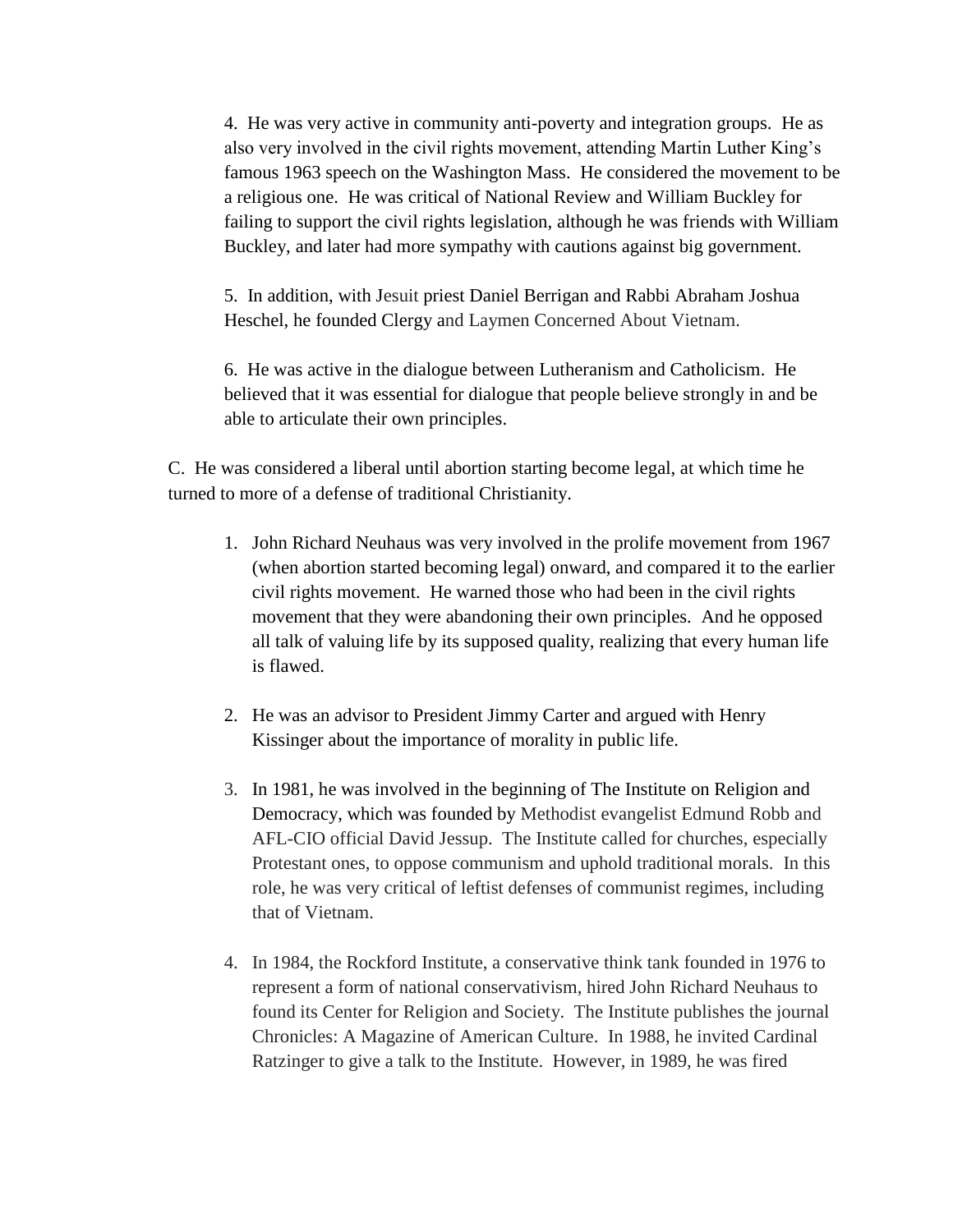because of his criticisms that the Institute was taking on racist and anti-Semitic tones.

5. He also argued for the morality of a free market that is still guided by Christian principles.

D. In 1990, John Richard Neuhuas founded First Things, a scholarly ecumenical journal. 1. In 1984, he had already published a classic The Naked Public Square, in which he argued that the First Amendment's prohibition against the government being involved in the establishment of a religion was meant to involve all religions in political discourse, not keep religions from it. He said that to exclude religious principles from the public square and to exclude the notion that God is the source of morality and rights is to dismiss the vast majority of Americans who do believe in God. The New York Times book review listed it as one of the seven most important books since World War II.

2. He said that American public life was being dominated by an elitist group who thought that their atheism or secularism was the superior thought as contrasted to the ignorant religious masses.

3. He would support the thought of Lord John Acton, a nineteenth century British historian and statesman who coined the term "ordered liberty," arguing for the alliance of tradition and liberty. He was also a scholar of the Vatican II Council, and especially emphasized that *Dignitatis Humanae*, its decree on Religious Freedom emphasized that this freedom is based upon the responsibility to pursue truth.

- 4. In 1990, he then founded First Things and its organization The Institute on Religion and Public Life that brings together writers from the Judeo-Christian tradition on the whole range of subjects in religion, politics, art, music, literature, architecture, etc. It currently has a readership of 30,000 and its centrally influential in Catholic thought. The magazine is at the same time
- 5. He continued as editor in chief and the writer of the Public Square section of the magazine until his death in 2009.
- 6. The magazine is often called conservative, and does promote traditional Christianity and Judaism. However, it is also central in the ecumenical dialogue, which is thought of as more liberal.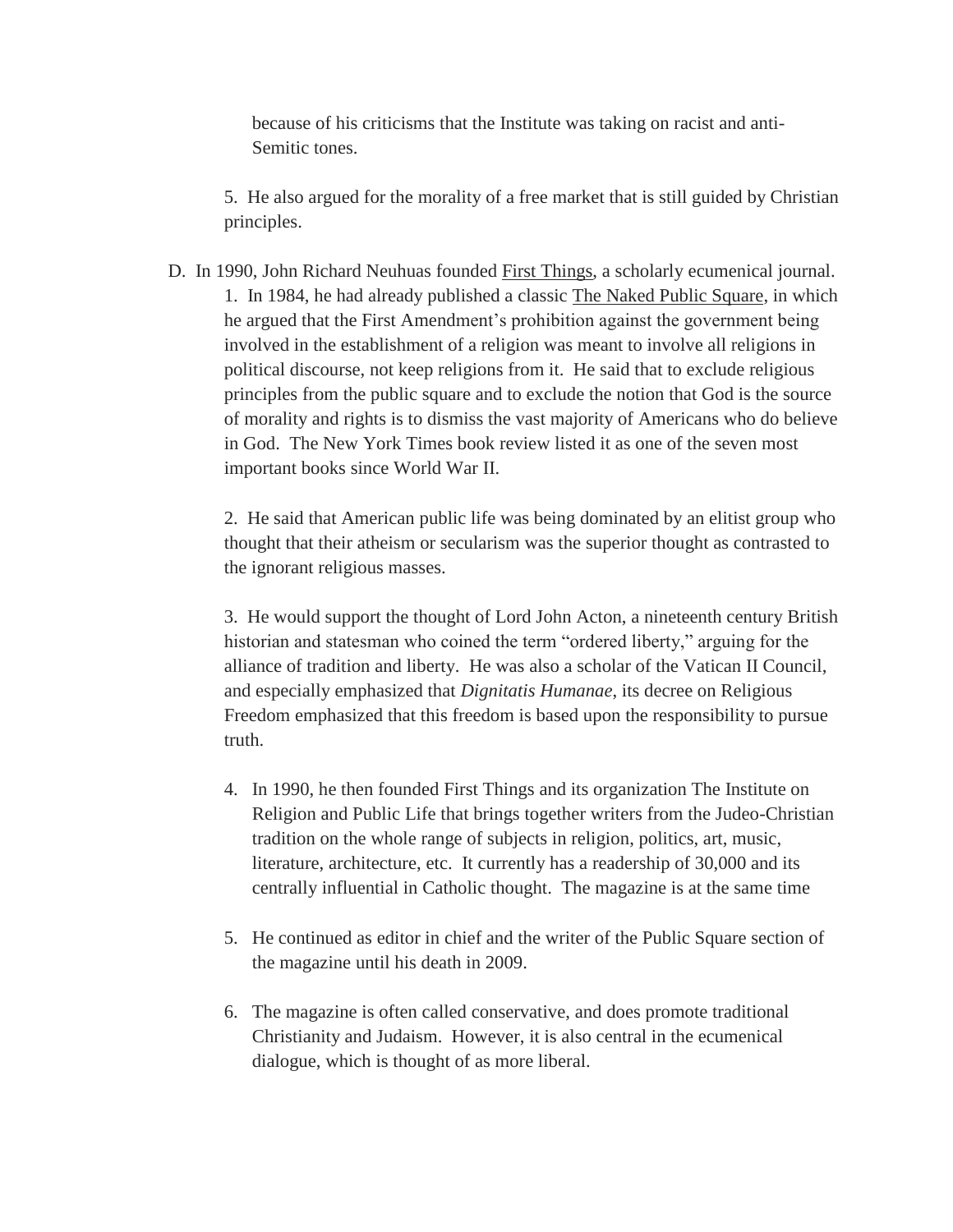7. The journal was very willing to be critical of current trends. For example, in 1996, it published a dialogue entitled, "The End of Democracy: The Judicial Usurpation of Politics," which raised the question of whether judicial power to decide social issues means "we have reached or are reaching the point where conscientious citizens can no longer give moral assent to the existing [U.S.] regime."

E. In 1990, he also converted to the Catholic Church, seeing the Church as now embodying what Martin Luther wanted.

- 1. He joined the church in 1990, saying "the original intentions of Lutheranism to be a reforming movement within the Catholic Church - can now be advanced in full communion with Rome." In 2002, he wrote an article for First Things in which he said that "I became a Catholic in order to be more fully what I was and who I was as a Lutheran."
- 2. Cardinal John O'Connor ordained him a priest in 1991.
- 3. He would go on to cover many events, including Pope John Paul II's funeral and the conclave that elected Pope Benedict, for EWTN.
- 4. He became very influential in Christian and political circles, at one point advising President George W. Bush on the funding of embryonic stem cell research and the protection of marriage. President Bush later said that Fr. Neuhaus 'helps me articulate religious things." In 2005, Time magazine commented on his "under the radar influence" on moral issues.
- 5. He also authored several books, including Death on a Friday Afternoon and As I Lay Dying, the latter of which pointed out that most people spend most of their lives evading the fact that they will die one day, whereas Christianity is not afraid of that fact.
- F. In his personal life, Fr. Neuhaus was both intellectual and personable.

1. According to George Weigel, he was very well read, and was regularly working on some classic work such as Thomas Macauley's History of England, and even opponents of Christianity such as Edward Gibbon. He also read all of Shakespeare's plays.

2. But he also enjoyed good popular culture such as mystery novels by Ellis Peters and P.D. James.

3. He continued parish ministry in Immaculate Conception Church in Manhattan, with Mass, confessions and spiritual direction.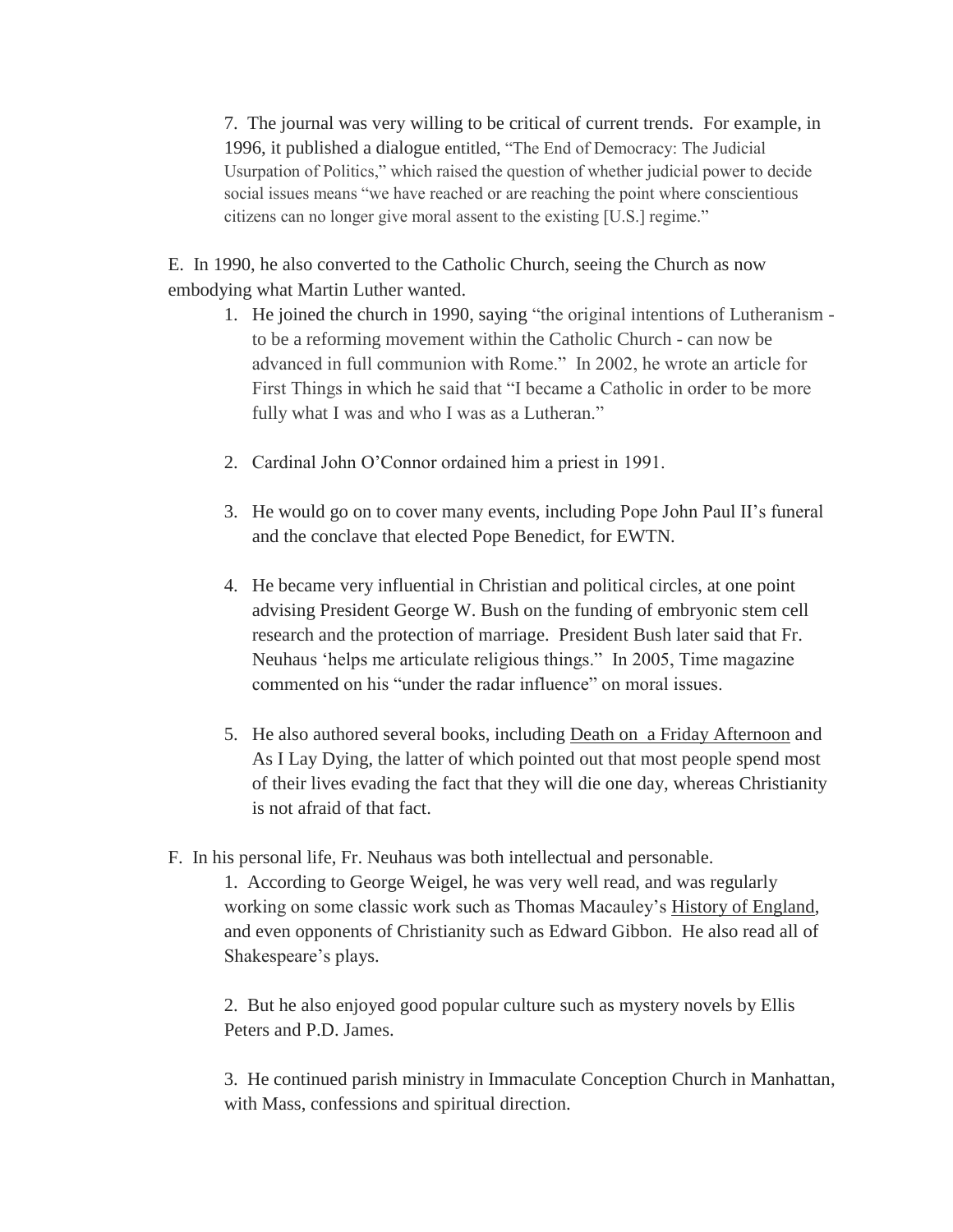G. Fr. Neuhaus died from cancer on January 8, 2009. George Wiegel wrote in an article for Newsweek that he "was arguably the most consequential public theologian since the days of Reinhold Neiburh and John Courtney Murray." Fr. Neuhaus combined the American attributes of a dedication to the pursuit of truth with a desire to take on the world. He was able to dialogue with people of other faiths, while adhering strongly to his own. And he exemplified a true populism, desiring to bring the general public to a higher intellectual level, rather than watering down truth to the least common denominator.

II. Warren and Ann Carroll demonstrated the American virtue of being able to take a stand in the world that is honest, tradition, and free.

- A. Warren Carroll was raised in a small family, with little faith, but with a deep interest in education and the pursuit of truth.
	- 1. Born in 1932, Warren was the first child of Herbert and Gladys Carroll, who later had a daughter named Sarah. He grew up in Main and would late recount that his parents gave him a great deal of freedom, but also intellectual guidance and a deep interest in education.
		- a. Both Herbert and Gladys Carroll were graduates of Bates College, a private liberal arts college in Maine that had been founded by abolitionists in 1855 and was a pioneer in coeducation.
		- b. Herbert Carroll was a psychologist who also taught at the University of New Hampshire. Gladys Carrol was an author who chronicled life in Maine. Her 1934 book As the Earth Turns was a finalist for the Pulitzer Prize,
	- 2. Warren graduated from Berwick Academy in Maine, where he was the valedictorian. Like his parents, he attended Bates College and majored in history, graduating summa cum laude. He then attended Columbia University and earned a doctoral degree. Because his family was of limited means, he wrote his dissertation in a paint shed, for lack of any other place. Warren then went on to earn a law degree from the University of Colorado.
	- 3. Through these years, Warren was a general deist, but had a deep concern for truth. He criticized the university culture for its superficial thought and seeming lack of interest in what was true, rather than what was fashionable or useful. In 1963, he wrote an article for the ABA Journal, entitled Law: A Quest for Certainty, in which he argued that modern law is losing any connection to philosophy and is becoming thus open to tyranny.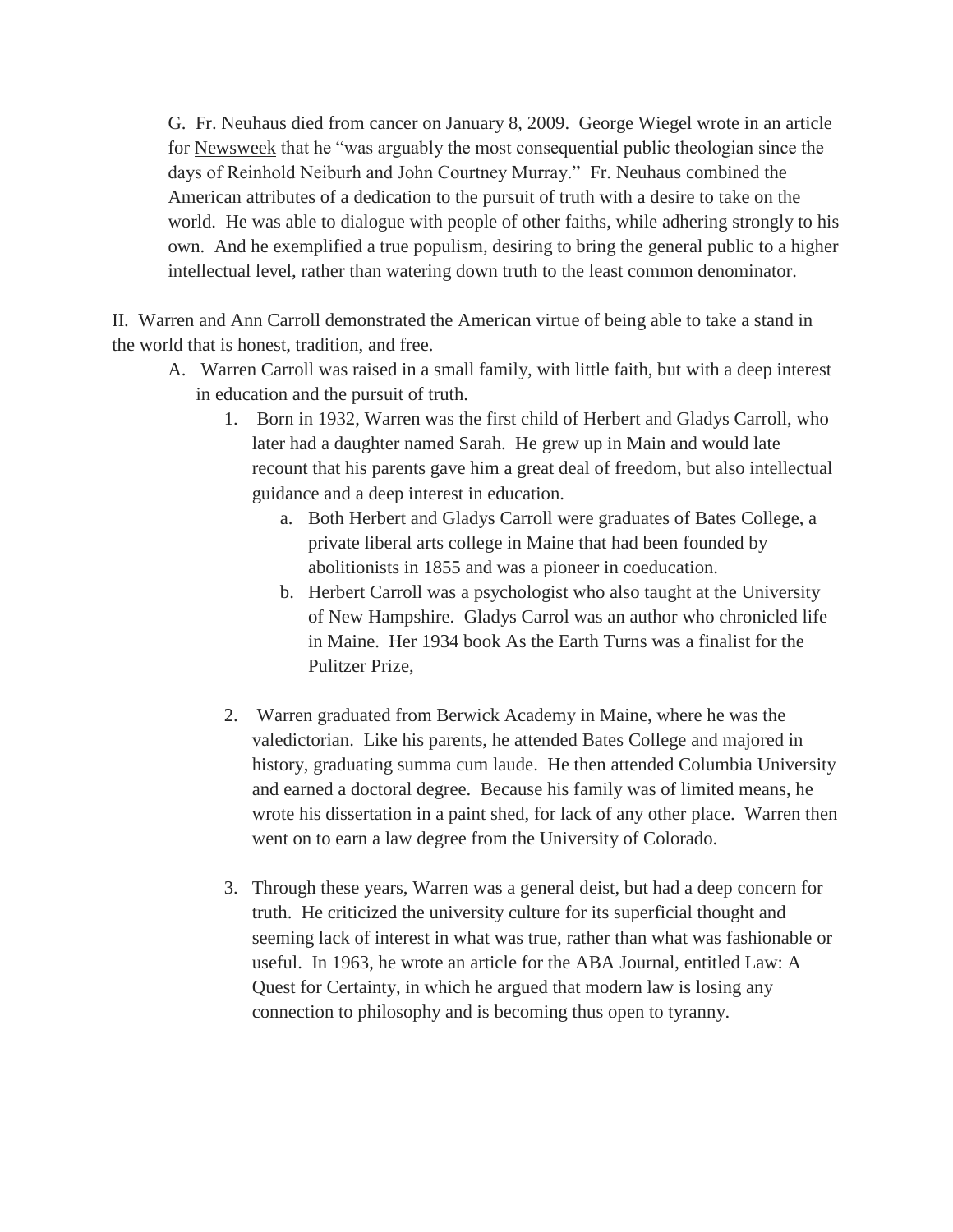B. Warren Carrol's early working life was bound up in public life and a desire to serve his country.

- 1. Warren first worked for the Army and then the CIA analyzing Communist propaganda. From 1955 to 1957, he worked for the Signal Corps of the U.S. Army. He then he worked for the CIA in its anti-communist branch. He then became the staff historian for the Second Air Force, Strategic Air Command.
- 2. After these posts, Warren attended the University of Colorado Law School, earning a law degree in 1964. For a time afterward, he wrote speeches for Texas oilman H.L. Hunt.
- 3. From 1967-72, Warren Carroll worked for John Schmitz, who was a conservative Republican state senator in California and then U.S. Congressman from 1971 to 1972, which President Richard Nixon supported a Republican who defeated John Schmitz in his reelection bid. Congressman Schmitz used the occasion to make a third part bid for the presidency.

C. In 1967, Warren married Anne Westhoff and then converted to Catholicism a year later.

- 1. Even in the early 1960s, Warren was reading the works of C.S. Lewis and that gradually raised the question of whether in fact the claims of Christianity were true. That was the central question to Warren Carroll, rather than the issue of whether Christianity was modern or popular or the like.
- 2. Warren Carroll and Anne Westhoff met in 1962 while he was attending the University of Colorado Law School and she was teaching at a school in Denver. After several years of courting, he married her on July 6, 1967.
- 3. At that time, he was a deist and had no intention of converting. However, her example and piety brought him to the faith. He would later say that he became Catholic because of her prayers. He began taking instruction in the summer of 1968 and and entered the church on December 7 of that year.

D. Anne Westoff was raised in a humble, but devout Catholic family and began a teaching career early on.

1. Born in 1942, she was the eldest of eight children born to Vernon and Marie Westhoff, a devout Catholic couple who lived in Wiggins, Colorado. They had been married in 1941 and would live their entire 54 year married life on their 320 acre farm.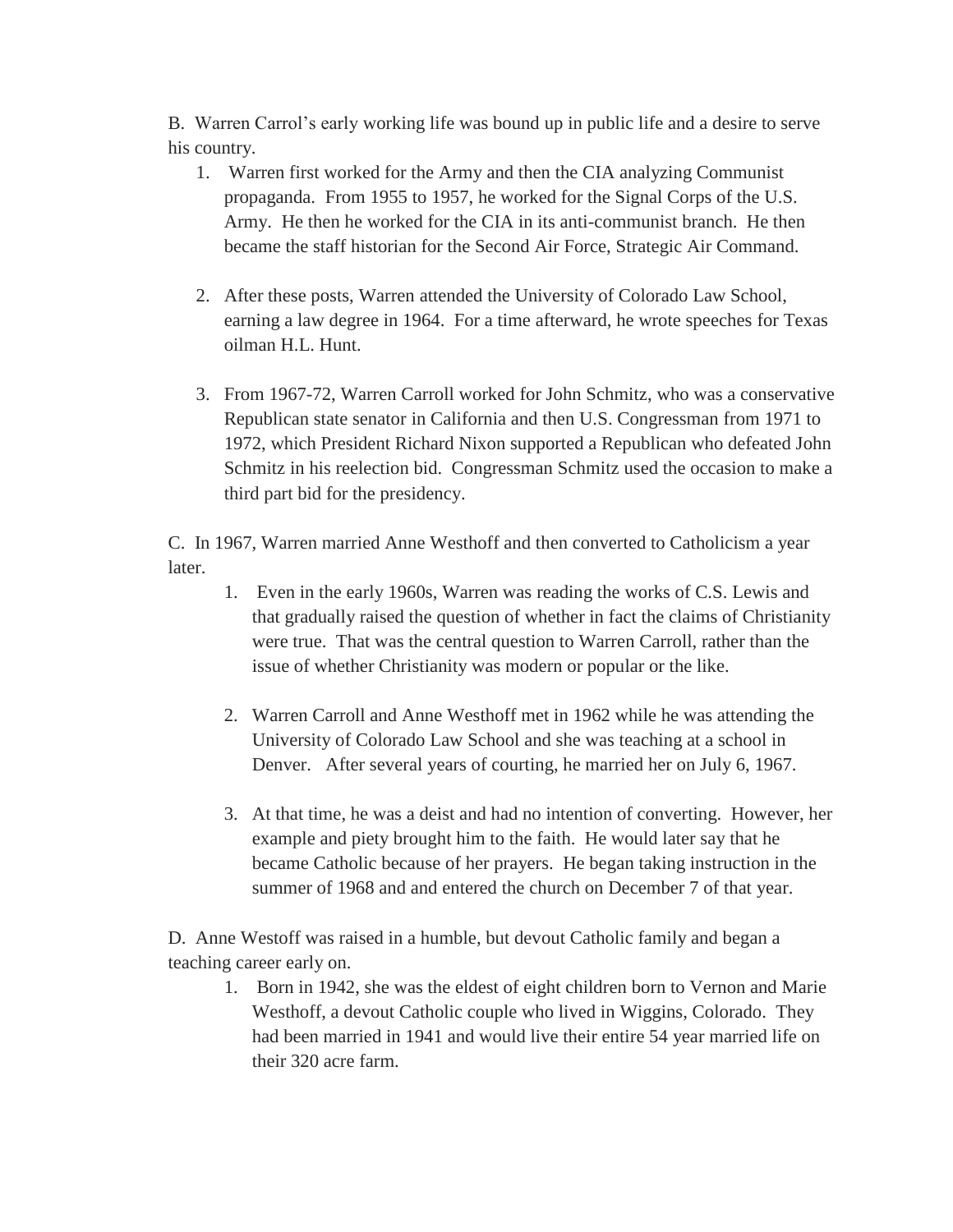- 2. Marie Westhoff was a catechist and the president of the parish Altar and Rosary Society and made sure to hand on prayers and an appreciation for the faith to her children. In 2004, she moved to Manassas near Anne and Warren Carrol.
- 3. Ann attended a two room school through  $8<sup>th</sup>$  grade and then Wiggins High School, where she was the class salutatorian. (She missed being the valedictorian because of a C in a home economics class).
- 4. Ann then went on to Loretto Heights College in Denver and majored in English. After graduation, she taught at East High School in Denver.
- 5. After meeting Warren she went on to earn a Master's Degree in English from New York University and taught at Holy Rosary Academy, an all-girls school in New York and then at the newly established Queen of Apostles Junior College. Both establishments were run the Sisters of the Catholic Apostolate, also called the Pallottine Sisters.

E. In the early 1970s, Warren and Ann Carrol were involved in the Catholic magazine Triumph and its parent organization called The Society for a Christian Commonwealth.

1. After working for Congressman John Schmitz's third party presidential bid in 1972, Warren Carroll began work for Triumph magazine. Triumph was a conservative Catholic magazine that L. Brent Bozell, who was William F. Buckley's brother-in-law, founded in 1966 because he considered The National Review to be too dismissive of Catholics. The magazine only published until 1975. But in its nine years, the magazine brought together many conservative voices at a time when they seemed to be on the defensive.

2. L. Brent Bozell was also president of The Society for a Christian Commonwealth, which promoted traditional faith and morals as central to the restoration of America. Ann Carroll volunteered as the books editor for this group. And Dr. Carroll became the chairman of its educational branch called the Christian Commonwealth Institute.

3. Because Triumph magazine moved its offices to Warrenton, Virginia, Warren and Anne Carrol also moved to that area. In addition to their work with Triumph and the Society for a Christian Commonwealth, the couple engaged in organized farming, raising among other things chickens, rabbits and bees.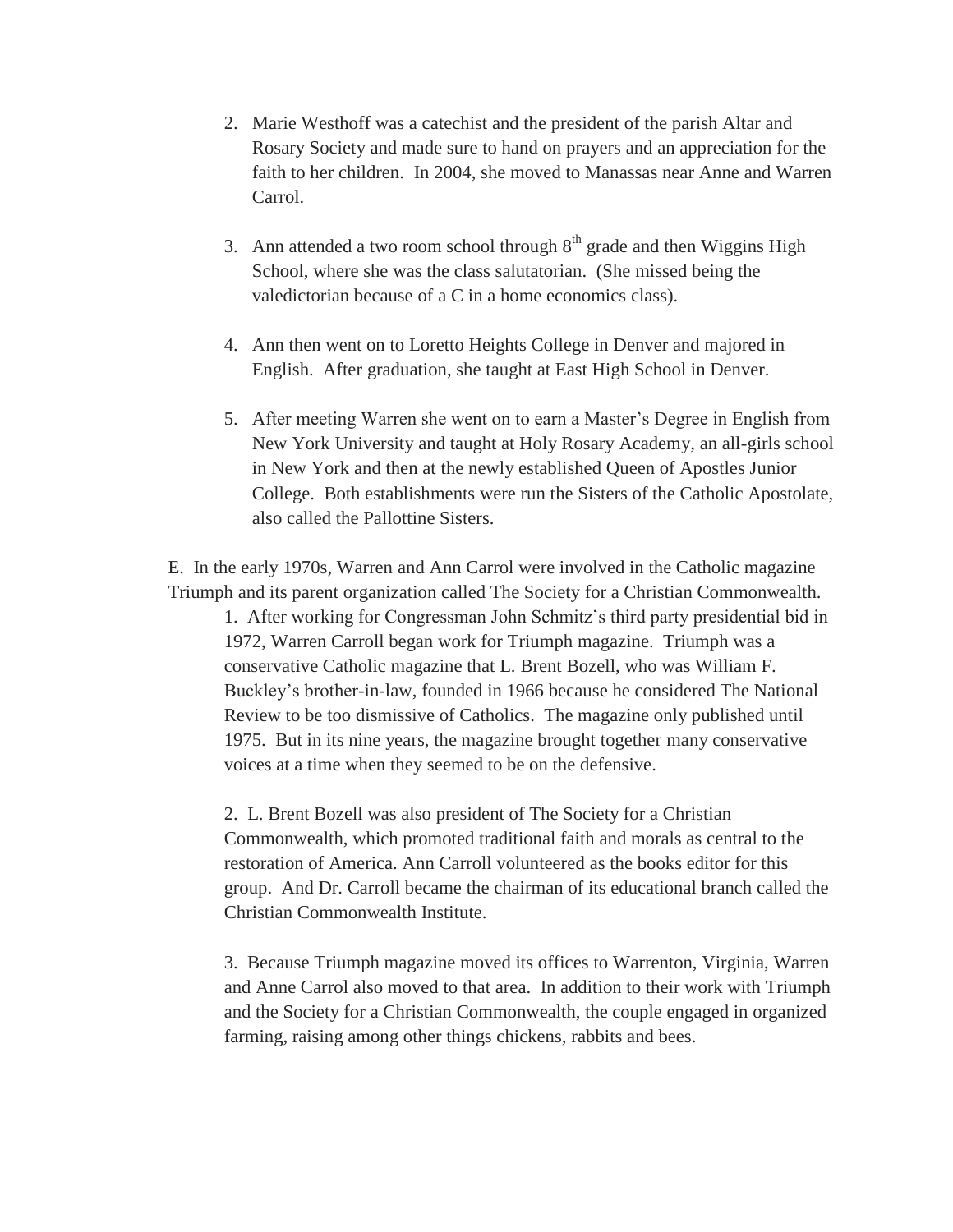F. From this experience with the Society for a Christian Commonwealth, Ann Carrol founded what would become Seton School in Manassas and launched what would become the Seton Home School program.

1. Members of the Christian Commonwealth Institute expressed interest in forming a new Catholic school that would be founded upon classical learning and loyal to the Catholic faith. And so in 1973, Anne Carroll became the headmistress of Christian Commonwealth School, which was located in Warrenton.

a. The project began with eight students and focused on a classics based education and fidelity to the teachings of the Catholic Church at a time when the classics and fidelity to Catholic teachings were being dismissed as out of date. The school also strongly promoted parental involvement and was largely run by the parents.

b. In 1975, after St. Elizabeth Ann Seton's canonization, the school moved to its current location in Manassas and became known as Seton School. At that time, the school had 16 students.

- c. Anne Carroll credited the success of the school to the favor of God and the generosity of contributors. In 2004, she said in an interview, "I didn't have the resources at the beginning. . . . The success of Seton, under God's grace, has been because of the resources of all those who have contributed over the years.
- d. Seton School continues to be a solidly Catholic and reasonably priced Catholic school, which is largely by parents. It is now thriving with 350 students and 29 teachers.

4. Increasingly, Anne Carrol was getting requests for educational resources from parent who, because of distance or finances, could not send their children to Seton School. Many of them wished to home school their children; they were at the foundation of the modern home schooling movement.

- a. And so, in 1980, Anne Carroll opened a division of the Seton School that focused on selling books for parents to educate their own children. It was soon called the Seton Home School program.
- b. The program was immensely successful and soon began to become its own organization. And so, in 1985, one of the employees of Sseton School Mary Clark began to run it as an independent organization.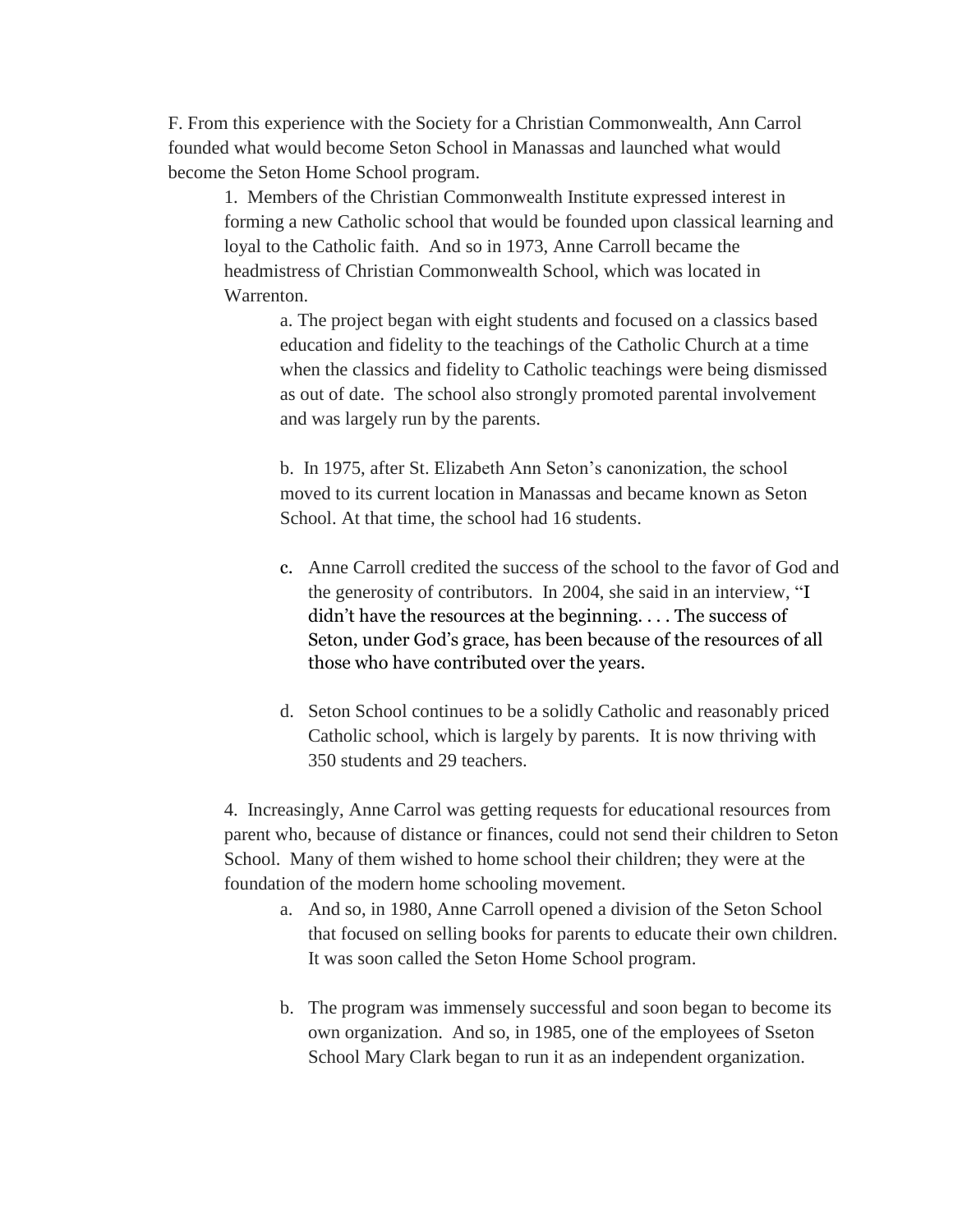- c. Today, the Seton Home School program serves over 10,000 students and helps parents who are interested in the expanding home schooling effort,
- d. Anne Carroll and Mary Clark saw no opposition between the two fields, but rather viewed both of them as helping parents hand on their values to their children.

G. Then, in 1977, Warren Carrol; made another bold move and founded Christendom College, with the mission of providing a classics based education faithful to the Catholic Church.

1. The idea of an unapologetically Catholic college also seemed to be on the want. In 1967, 26 American Catholic universities, led by Notre Dame and its president Fr. Theodore Hesburgh signed the Land O' Lakes Conference agreement, which presented Catholic universities as independent of Catholic doctrine. That principle of separating Catholic universities from fidelity to the Catholic faith became very popular in universities around the country. As Dr. Jeff Mirus, one of the co-founders of Christendom College, said in his obituary of Warren Carroll. "When Warren Carroll founded Christendom in the late 1970s, Catholic higher education was dominated by Modernism and secularism. His vision for what was then a new kind of Catholic college was as courageous as it was unique."

2. Blessed Pope Paul VI disagreed with this trend in higher education in the United States and Europe, but could do little about it.

- a. In a speech in August, 1975, the Pope said, "In recent years some Catholic universities have become convinced that they can better respond to the various problems of man and his world by playing down their own Catholic character. But what has been the effect of this trend? The principles and values of the Christian religion have been watered down and weakened; they have been replaced by a humanism which has turned out to be really a secularization. Morals within the university community have degenerated to the point where many young people no longer perceive the beauty and attractiveness of the Christian virtues."
- b. The Holy Father went on to call for a reversal of this trend. Catholic universities, he said, "must see to it that in the pursuit of their disciplines, in the books they publish and in all other academic undertakings, they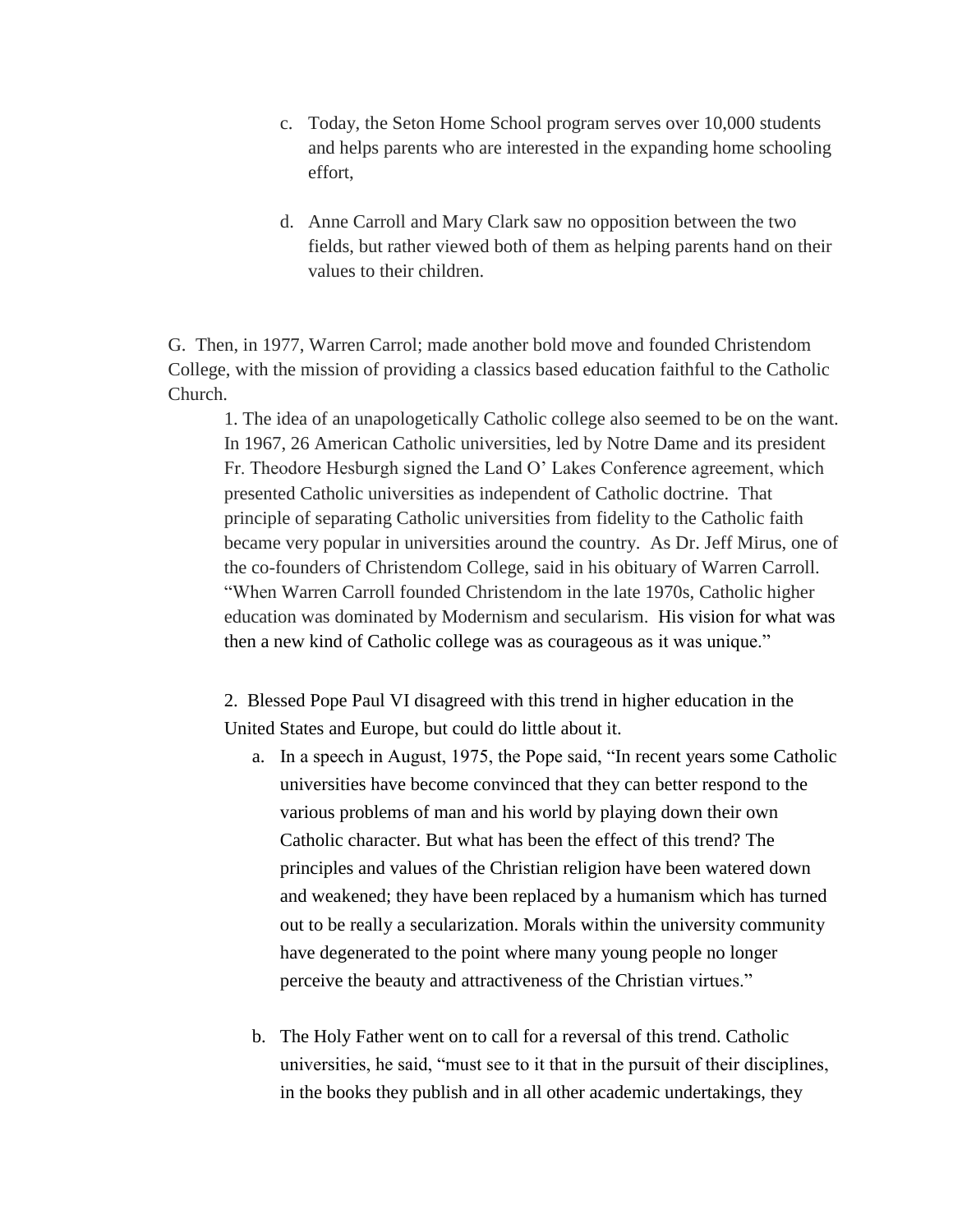always foster the full integrity of Catholic doctrine, obedience to the Church's teaching authority and fidelity to the hierarchy and the Apostolic See."

3. At the time, there were other educators who were trying to preserve authentically Catholic education. Thus, for example, the faithfully Catholic Thomas Aquinas College was founded in California in 1971; and Magdelene College was founded in New Hampshire in 1973.

4. As a part of The Commonwealth Christian Institute's educational efforts, in 1975, Thomas McFadden and Anne Carroll took charge in putting together a week long Family Institute on property belonging to the AFL-CIO in Front Royal. The parents would attend their educational seminars, and the children would receive education and recreation headed by Anne Carroll.

5. The Family Institute gathered for a second time in 1976. And on that occasion, Warren Carrol announced the effort to launch a new faithful classics based college in Virginia that would be known as Christendom College.

- 6. Dr. Carroll soon gained five major donors, who gave several thousand dollars apiece. He put together a faculty of himself and four others.
- 7. The college began in 1977 with 26 students in a piece of rented property and the five faculty members. Bill and Onalee McGraw, whose three children include Fr. Steve McGraw, were also involved in the operations at the beginning. The College was first located in an eight room building on the property of St. Franicis of Assisi parish in Triangle, Virginia. They had \$52,000 in funds raised when they began and anticipated revenues of about \$110,000.
- 8. One of the co-founders, Dr. Mirus has said that there was some conflict in the beginning over the direction of the College. But Dr. Carroll was able to reconcile the parties.
- 9. After two years, the lease in Triangle was expiring, but the AFL-CIO property that the Family Institute met at became available. However, the price was too high for the college to afford. And so the first Bishop of the Arlington Diocese Thomas Welch called the president of the AFL-CIO George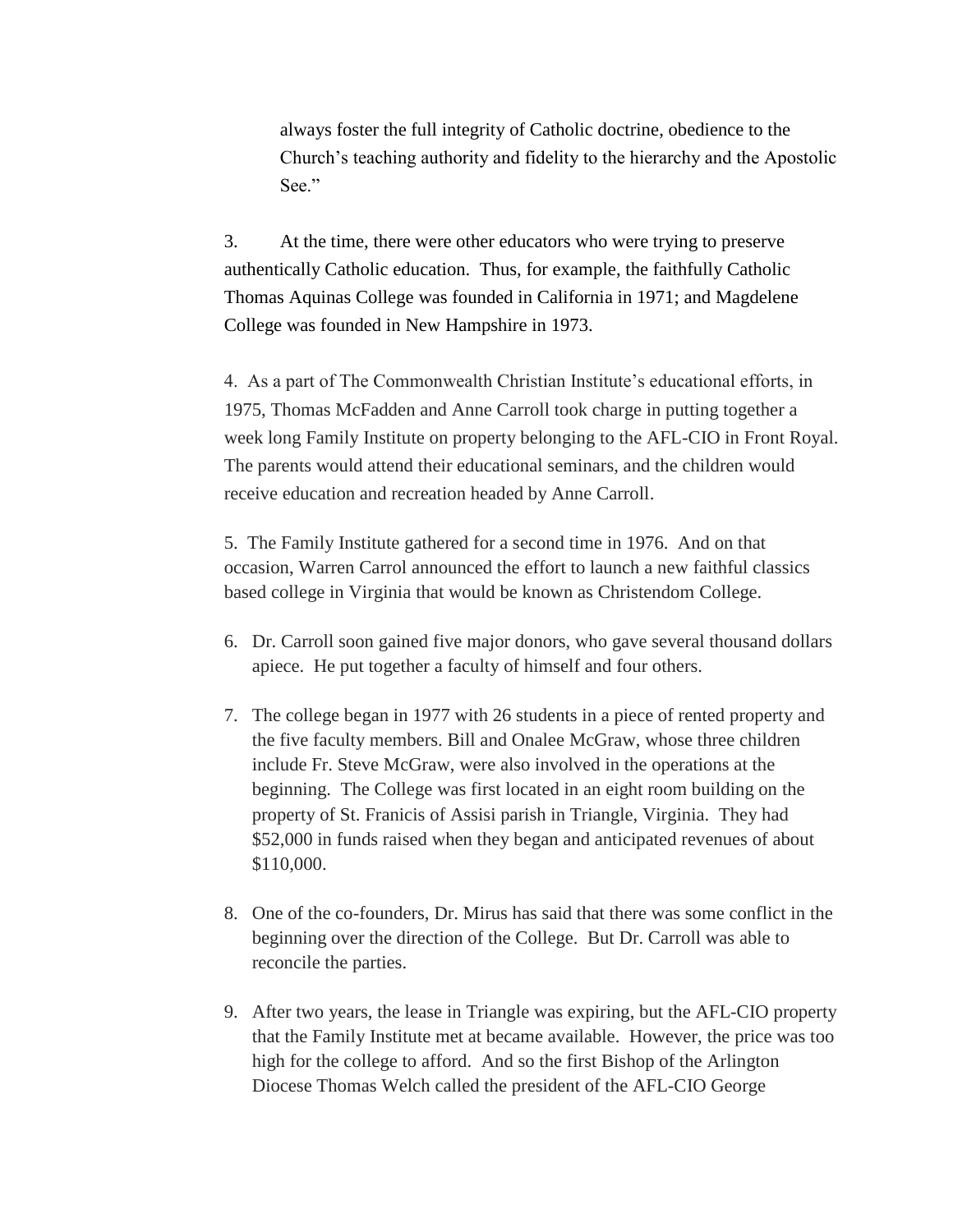Meamey, who offered the property to them for \$275,000, a one third reduction. They needed a \$75,00 down payment to but the property, and donors came through with that amount.

H. From the beginning, Christendom College stood out as a leader in Catholic education.

1. The College's founding statement explicitly rejected the Land O' Lakes Conference viewpoint. It instead focused on preserving and promoting a Catholic vision of the world.

2. At the beginning of the college Dr. Carroll wrote out a response to the question: What is Christendom?

> a. The statement began with the unapologetic declaration, "Our college takes its name from the word which embodies the Christian social and political ideal: a society, a culture, a government in which Christ the King reigns. To help extend His reign, insofar as His grace strengthens us to do so, is the heart of our mission."

- b. Dr. Carroll's response them went on to say that, with a faith based approach to the various fields of learning, the teachers and students, would with other Christians, "try to build in our own lives, and in our work with fellow Christians, a mini-Christendom, a society, however small, in which Christ does truly reign."
- c. Dr. Carroll recognized that there was no longer a broad Christendom in the West. But he said that the true Christian would never accept such a situation, "for he has a message to bring to the world."

3. Patrick Reilley, the president of The Cardinal Neman Society, which is dedicated to the promotion of Catholic education wrote in his review of Christendom that the college was an inspiration to other Catholic institutions and anticipated St. John Paul II's instructions for Catholic universities, which would be summarized in his 1990 instruction *Ex Corde Ecclessiae*. As Mr. Reilley wrote, "The example of Christendom as one of the few early colleges to really embrace the message of *Ex Corde Ecclessiae* even before it was issued has given rise to a whole series of new Catholic colleges modeled after Christendom – schools that have embraced a strong Catholic identity in reaction to the decline of Catholic identity elsewhere."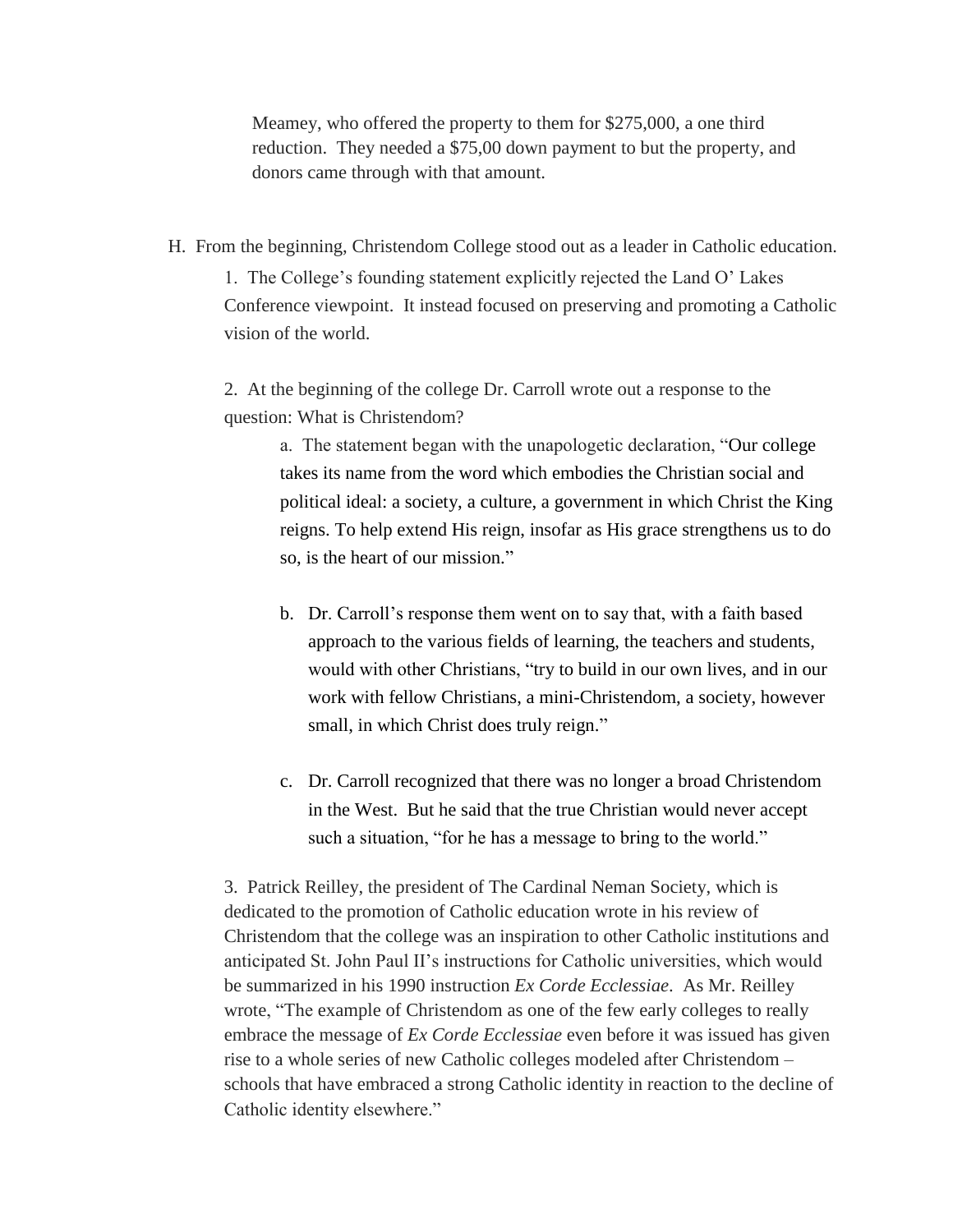4. In order to remain independent of government control, Christendom College has steadfastly refused to take government grants to fund education, instead relying on generosity and above all the Providence of God.

5. Christendom College has strongly promoted vocations across the board, to priesthood, religious life, and marriage. By 2011, there were 2640 graduates of Christendom College. Among them were 63 priests and 43 religious brothers and sisters, along with about 300 married couples who both graduated from the College.

I. Warren and Ann Carroll continued to promote Catholic education for years to come; and their schools continue to promote the faith to this day.

- 1. Warren Carrol handed over leadership of Christendom College in 1985 to become chairman of the history department. All of the undergraduates took his classes.
- 2. He soon began work on his monumental series six volume series The History of Christendom, which is probably the most well researched English language history of the Catholic Church. He, Anne and some student worked together worked on the fifth and sixth volume, with the last one published after his death.
- 3. Warren would routinely work well into the night even to 2 or 3 in the morning and delighted in telling accounts of history. He also wrote a number of historical works, such as on the French Revolution, the Russian Revolution and Communism, Queen Isadore of Spain and on Our Lady of Guadalupe. Expanding into other literary forms, he wrote The Tarrant Chronicles, Catholic fiction about a Catholic from the Chicago area in the WWII era.
- 4. Anne Carroll continues to be the headmistress of Seton School in Manassas. Over the years, she has written several history and religion books for high schoolers, such as Christ the King, Lord of History, Christ in the Americas, Catholic World Culture and Following Christ in the World, a high school senior guide to defending the faith.